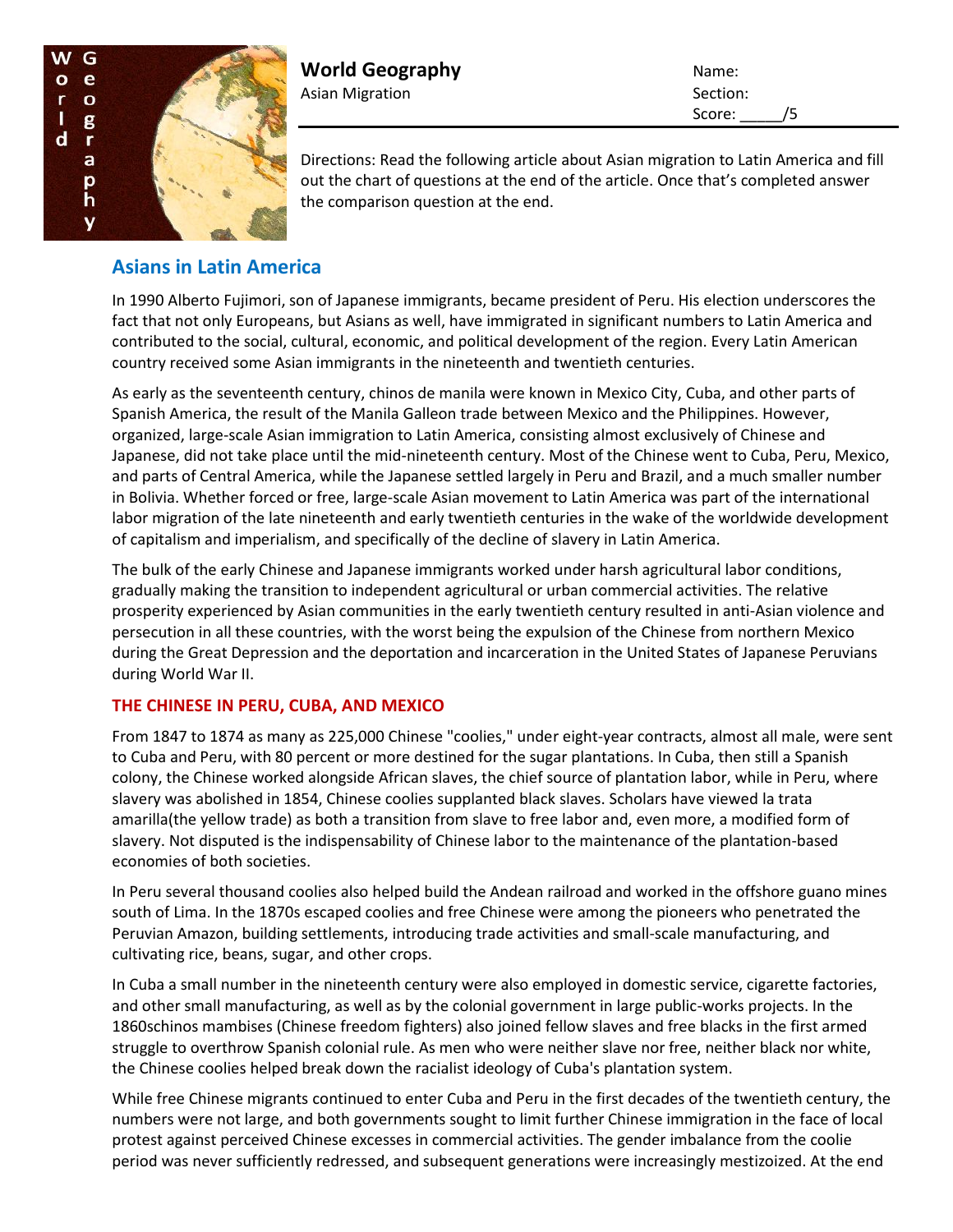of the twentieth century, Chinese Peruvians remained a visible minority, their presence captured by the ubiquitous chifas (Chinese restaurants). Since the Cuban Revolution of 1959, a large number of Chinese Cubans have left the island as part of the massive exodus of the Cuban middle class.

Free Chinese immigrants began entering Mexico at exactly the same time that the United States enacted Chinese exclusion and Porfirio Díaz took power in Mexico and promoted immigration along with development, particularly of the frontier region between northern Mexico and the United States. Instead of assuming laboring jobs in the mines and railroads, which were filled by Mexicans, the Chinese entered the new economic niche of local commerce and became truck farmers, small manufacturers, and, especially, small shopkeepers, forming in effect a ubiquitous petite bourgeoisie. They prospered even through the turmoil of the Mexican Revolution, in part by provisioning the various revolutionary armies.

Numbering over 24,000, the Chinese had become the largest immigrant community in Mexico by 1927. Besides large colonies in Sonora and Baja California Norte, they had also settled in every state and territory except Baja California Sur and Tlaxcala. Not surprisingly, however, their relative success inevitably generated resentment and sporadic persecution, which culminated in 1929–1930 with the expulsion of the large Chinese colony of Sonora (state bordering Arizona) and subsequent nationalization of their businesses, spelling the decline of the Chinese throughout Mexico.

## **THE JAPANESE IN PERU AND BRAZIL**

Japanese immigration to Peru and Brazil began in 1899 and 1908, respectively, and continued into the 1970s, with the high point (over 60 percent of the total) during the interwar decades of the 1920s and 1930s. Early Japanese immigration to Latin America resembled that of the Chinese in that the vast majority went as contract laborers, but the patterns soon diverged, with three distinguishing features. First, the Japanese contracts were of shorter duration, and the Japanese made a relatively quick transition from plantation labor to independent farming. Second, from the beginning the Japanese government acted to control and regulate migration through licensing immigration companies and protecting the migrants' rights and interests once overseas, including subsidizing immigrant colonization activities. Third, while men still outnumbered women, the Japanese government encouraged the migration of women, ensuring in turn the integrity of migrant families, the formation of new families, and the continuity of Japanese traditions in the adopted homelands.

By 1924 most of the Japanese in Peru had left the plantations for independent farming or for Lima and other cities and towns throughout the country, where they opened up a variety of small businesses in the service and food sectors. Large numbers of free immigrants continued to arrive until after the attack on Pearl Harbor in 1941. During World War II, under pressure from the United States, a willing Peruvian government deported 1,429 Japanese citizens and residents to concentration camps in the United States, while confiscating Japaneseowned property and nationalizing Japanese businesses.

The Japanese community of Peru managed to recover from this act of infamy and to grow in the postwar years. As the largest immigrant community in Peru, they numbered 32,002 in 1966, almost evenly divided between men and women, with more than half living in Lima and the vast majority of them second, third, or fourth generation. Through reproduction and some continual immigration, the population had grown to over 50,000 by the early 1970s and has remained stable.

In 2000, early in Fujimori's third term, a government scandal caused him to go into exile in Japan, where he remained for five years. The Japanese government revealed that he had never given up his Japanese citizenship. Japan denied Peru's extradition requests, but in 2005 Fujimori was arrested in Chile and in September 2007 was extradited to Peru. He awaited trial there on charges of corruption and sanctioning death-squad killings. While his daughter, Keiko Fujimori, was quite popular (she was elected to the Peruvian Congress in 2006), he remained a controversial public figure in Peru.

Japanese immigration to Brazil represents the largest and longest continuous flow of people from Asia to Latin America: A total of 237,466 migrated between 1908 and 1961. By the late 1970s the Japanese Brazilian population had grown to over 700,000 (three-quarters Brazilian-born), making it the largest Japanese community outside Japan and the most prosperous and successful Asian immigrant community in Latin America.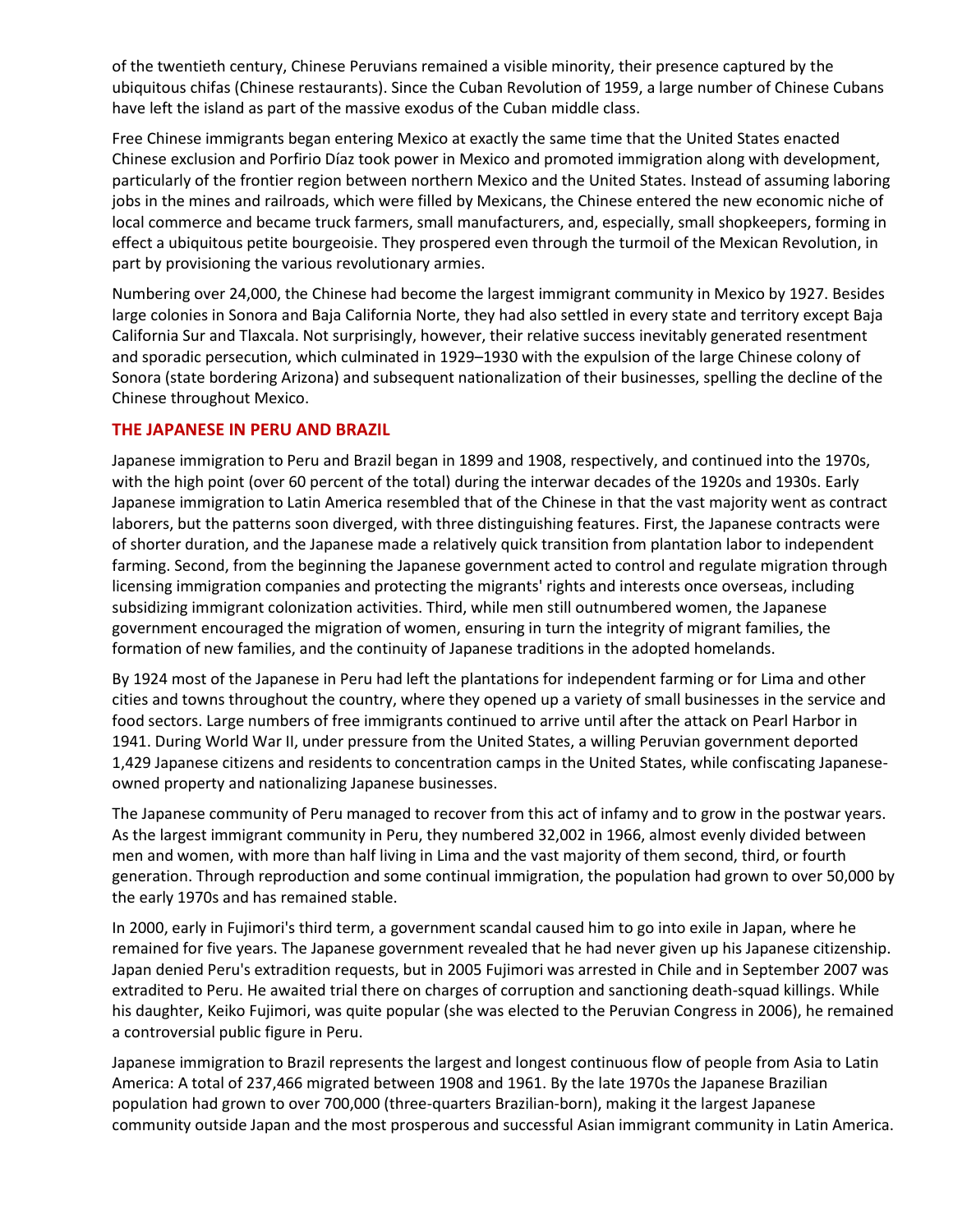Always heavily concentrated in São Paulo city and state (90 percent in the late twentieth century), Japanese immigrants have made significant contributions to both the agricultural (rice, cotton, vegetables, and especially coffee) and, later, the industrial-commercial (manufacturing, shopkeeping, international trade) development of the country. They were also instrumental in the early colonization of the vast Amazon region. Although in the immediate postwar years the majority of Japanese Brazilians were a rural middle-class of small and medium landowners—having won the all-important concession to own and lease land—living in hundreds of Japanese settlements, they have become since the 1960s a highly educated, urban middle-class, active in Brazilian economic and political life.

By the late twentieth century the once prominent Chinese immigrant communities of Latin America had declined significantly, the result of absorption into the larger society by miscegenation or assimilation or departure by voluntary exodus or expulsion. In contrast, Japanese immigrants and their descendants in Brazil and Peru continued to grow in size and prominence, retaining their distinctive identity while also increasingly integrating into the national life. Despite this growth, some Japanese Brazilians, called Dekasegi, meaning "working away from home," returned to Japan during the economic turmoil of the 1980s in Brazil. As of the early 2000s over 200,000 Japanese Brazilians live in Japan and are the largest group of Portuguese speakers in Asia.

*Source: Hu-DeHart, Evelyn. "Asians in Latin America." Encyclopedia of Latin American History and Culture. Ed. Jay Kinsbruner and Erick D. Langer. 2nd ed. Vol. 1. Detroit: Charles Scribner's Sons, 2008. 370-373. World History in Context. Web. 19 May 2016.*

| <b>Asiatic Migration to Latin America</b>                                          |                |                 |
|------------------------------------------------------------------------------------|----------------|-----------------|
|                                                                                    | <b>Chinese</b> | <b>Japanese</b> |
| When and why did they come to<br><b>Latin America?</b>                             |                |                 |
| Where in Latin America did they                                                    |                |                 |
| primarily settle? (For each country<br>provide estimates for how many<br>migrated) |                |                 |
| In what types of industries did the<br>Asian immigrants get involved in?           |                |                 |
| How did the Asians impact the                                                      |                |                 |
| areas they move to both culturally<br>and developmentally?                         |                |                 |
| How were the Asian migrants<br>impacted by moving to Latin<br>America?             |                |                 |